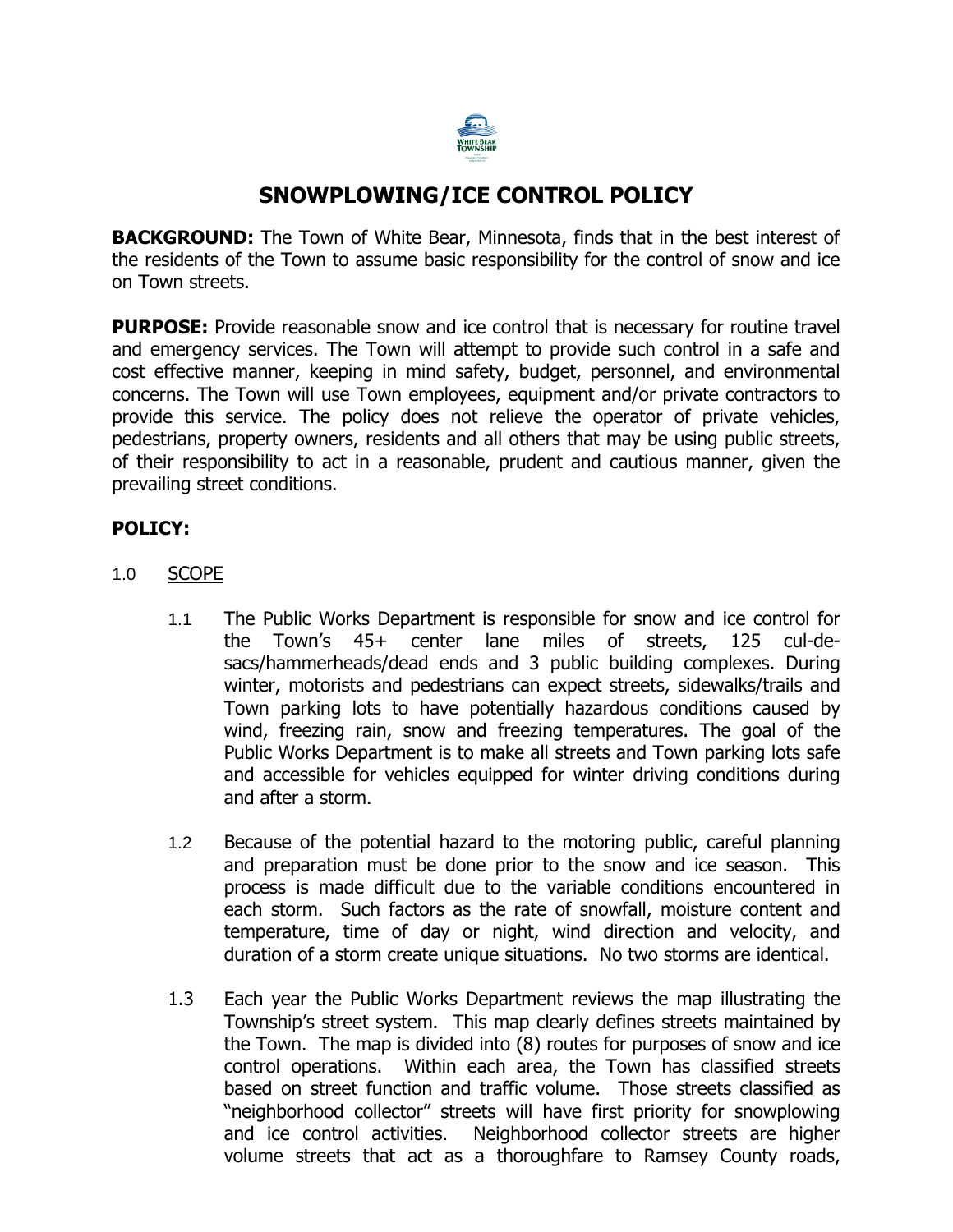connect sections of the Town and provide access to schools and emergency services. In general, neighborhood collector streets will be plowed and all hills, curves and intersections will be treated with deicer by 6:00 a.m. the day after the snowstorm. The neighborhood collector streets are as follows:

- Hammond Road (west of Otter Lake Road)
- Township Parkway
- Meadowlands Drive
- Birch Bend Lane
- Allendale Drive
- Greenhaven Drive
- White Bear Parkway
- Leibel Street
- Red Pine Blvd/Norway Pine Drive/Mallard Ponds Drive/Mallard Ponds Boulevard
- Township Drive/Otterview Trail/Jonquil Lane
- Anderlie Lane
- Lorane Avenue
- South Birch Lake Boulevard
- Bibeau Road
- Oakmede Lane
- Martin Way
- Lakewood Avenue/Arbor Drive

After the neighborhood collector streets have been plowed and deicer applied, all remaining residential streets will then be plowed and the hills, curves and intersections treated with deicer.

#### 2.0 ORGANIZATIONS AFFECTED:

Public Works, Building Inspections/Code Enforcement, White Bear Lake Fire Department, and the Ramsey County Sheriff's Department.

### 3.0 RESPONSIBILITY

- 3.1 County Roads: Ramsey County Public Works. To contact Ramsey County regarding maintenance issues call 651-266-7100.
	- County Road J
	- County Road H-2
	- East Bald Eagle Boulevard
	- West Bald Eagle Boulevard
	- Eagle Street
	- Division Street
	- Stillwater Street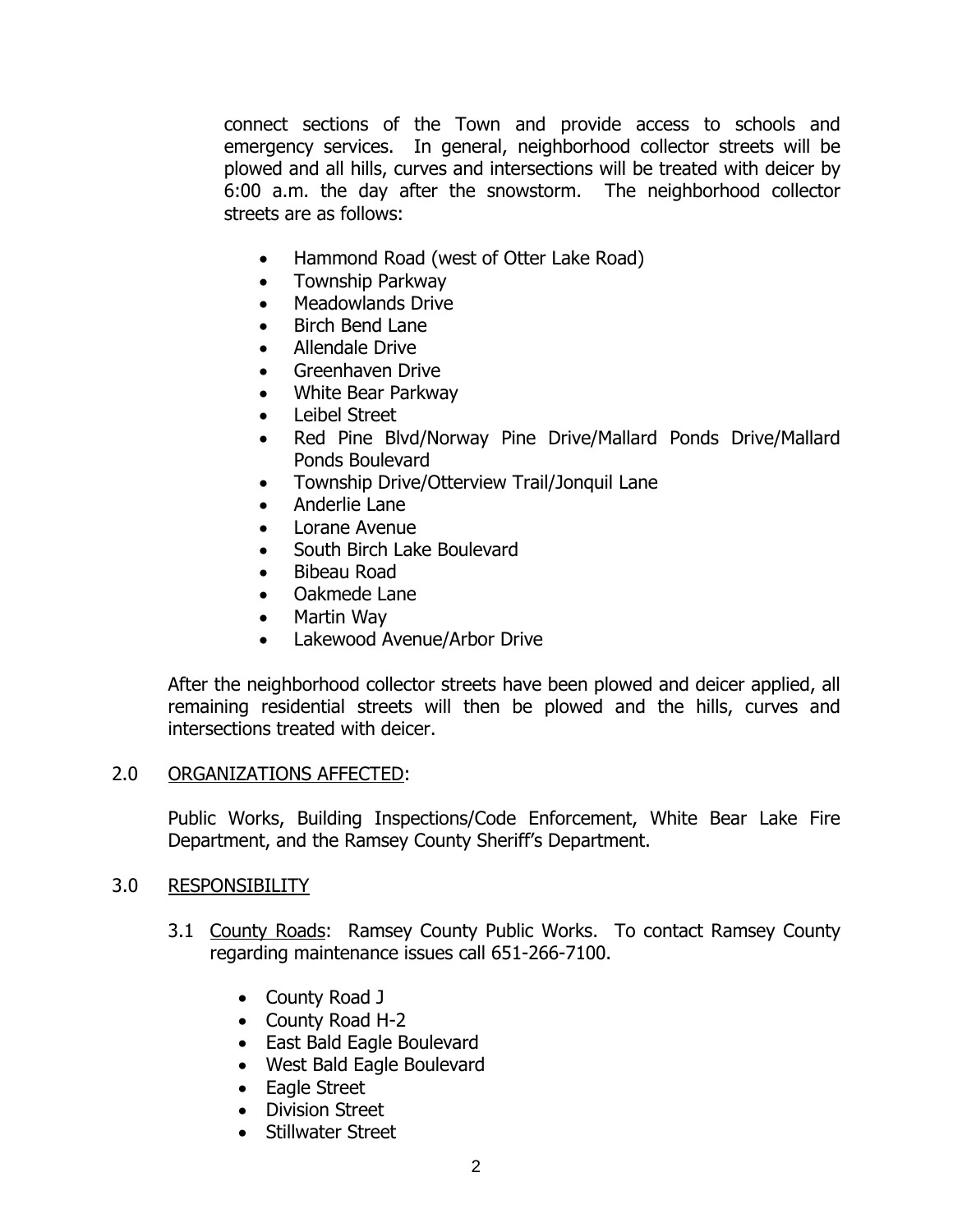- Centerville Road
- County Road F
- **•** Bellaire Avenue
- South Shore Boulevard
- East County Line (120)
- Otter Lake Road
- Portland Avenue
- Buffalo Street
- Hugo Road
- Short Street (County Road 7)
- Park Street
- Bald Eagle Avenue
- County Road 96
- 3.2 Town Streets: White Bear Township maintains local Town streets including alleys and cul-de-sacs within the Town limits with the exception of roads maintained by Ramsey County Public Works.
- 3.3 Public Sidewalks/Trails: It is the responsibility of each property owner to maintain the public sidewalk adjacent to their property. The Town will remove snow from the sidewalks and trails by either blowing or plowing the snow, but only as time and resources allow.
- 3.4 Bus stops: The bus stop located on Centerville Road (north of Highway 96, in front of Cub Foods) is cleared by the Township between the trail and the street in order to provide access between the bus and the trail. This service is provided as time and resources allow.
- 3.5 Public Parking Lots: Public Works removes snow from the Town owned parking lots located at Heritage Hall, Public Works, Administrative Building, Columbia Park, and Bellaire Beach.
- 3.6 Fire Hydrants: The Public Works Department will cooperate with White Bear Lake Fire-Rescue and citizens in clearing snow from the fire hydrants. The Township asks that residents keep the hydrants visible and accessible.

### 4.0 PROCEDURES

.

- 4.1 Notification
	- 4.1.1 The Field Maintenance Supervisor and/or designee shall monitor weather and road conditions and notify Public Work Maintenance staff of operations.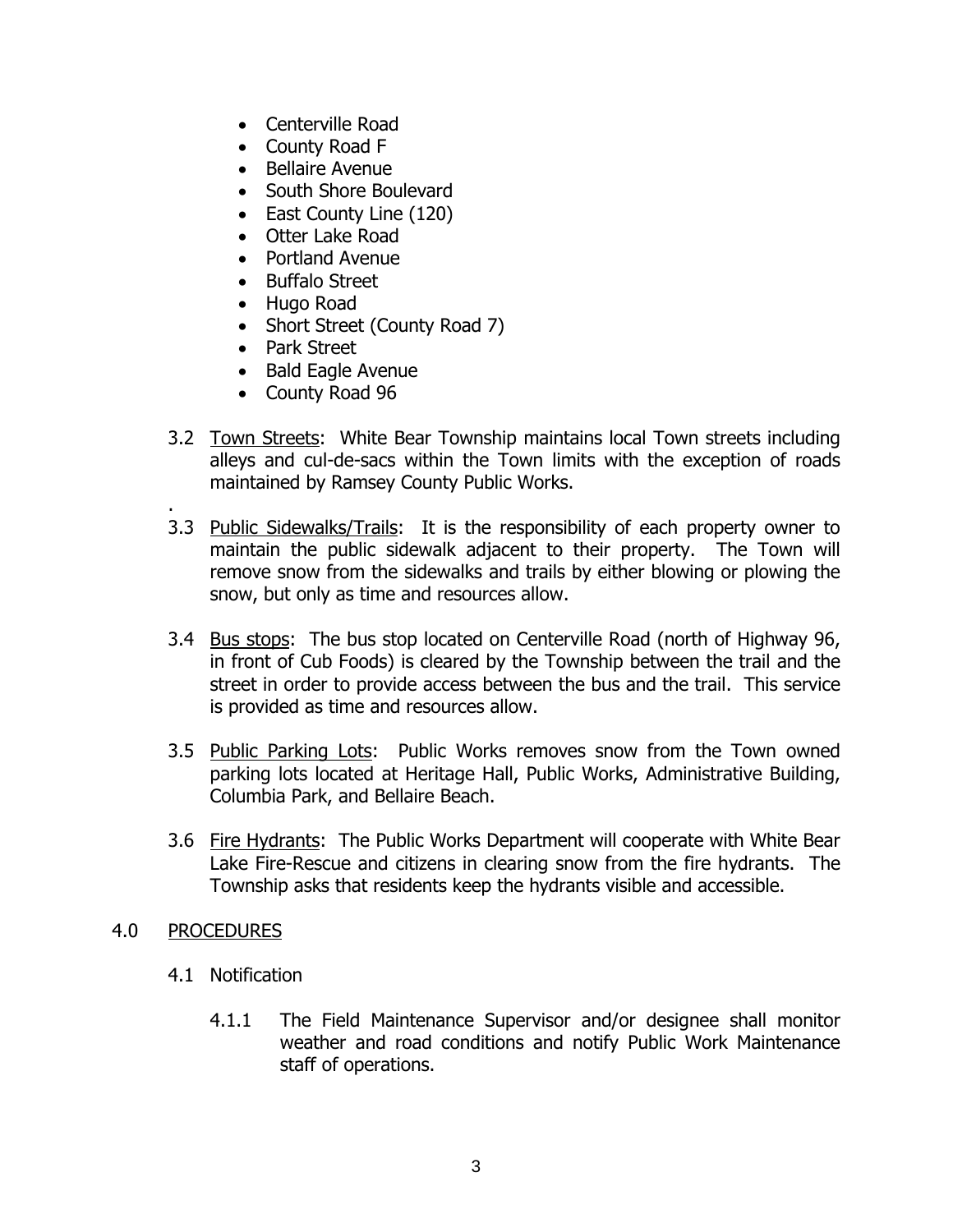4.2 Commencement of operations

Snowplowing and/or ice control operations shall commence under the direction of the Field Maintenance Supervisor. In the event the Field Maintenance Supervisor is unavailable, the Public Works Director or his designee will determine when and what operations will begin in accordance with this policy. In general, operations shall commence when the following events have occurred:

- 4.2.1 Snow accumulation of approximately 2".
- 4.2.2 Drifting of snow.
- 4.2.3 Icing of pavements.
- 4.3 Method of Snow Plowing

Snow shall be plowed so as to minimize traffic obstructions. The center of the roadway will be plowed first. The snow shall then be pushed from left to right with the discharge going to the boulevard portion of the right-ofway. It is the Public Works Department's goal to have the entire street system cleaned after a typical snowfall in approximately 10-12 hours, assuming a general plowing operation beginning at 2:00 a.m. and snowfall ending by 6:00 a.m. Depending on snowfall conditions and duration of the storm, cleanup operations can widely vary.

4.4 Use of Salt

The Town is concerned about the effects of salt on the environment and will limit its use for that reason. Application of the salt is generally limited to hills, curves and intersections. The Town is not responsible for damage to grass caused by the salt.

4.5 Suspension of Operations

Generally, operations will continue until all streets are passable. Widening and cleanup operations may continue immediately or on the following day depending on conditions and circumstances. Safety of the public and operators is important. Therefore, snowplowing/removal operations may be terminated after 10-12 hours to allow personnel adequate time for rest. There may be instances when this is not possible depending on storm conditions and other circumstances. Operations may also be suspended during periods of limited visibility. Any decision to suspend operations shall be made by the Field Maintenance Supervisor in consultation with the Public Works Director, and shall be based on the condition of the storm. The Town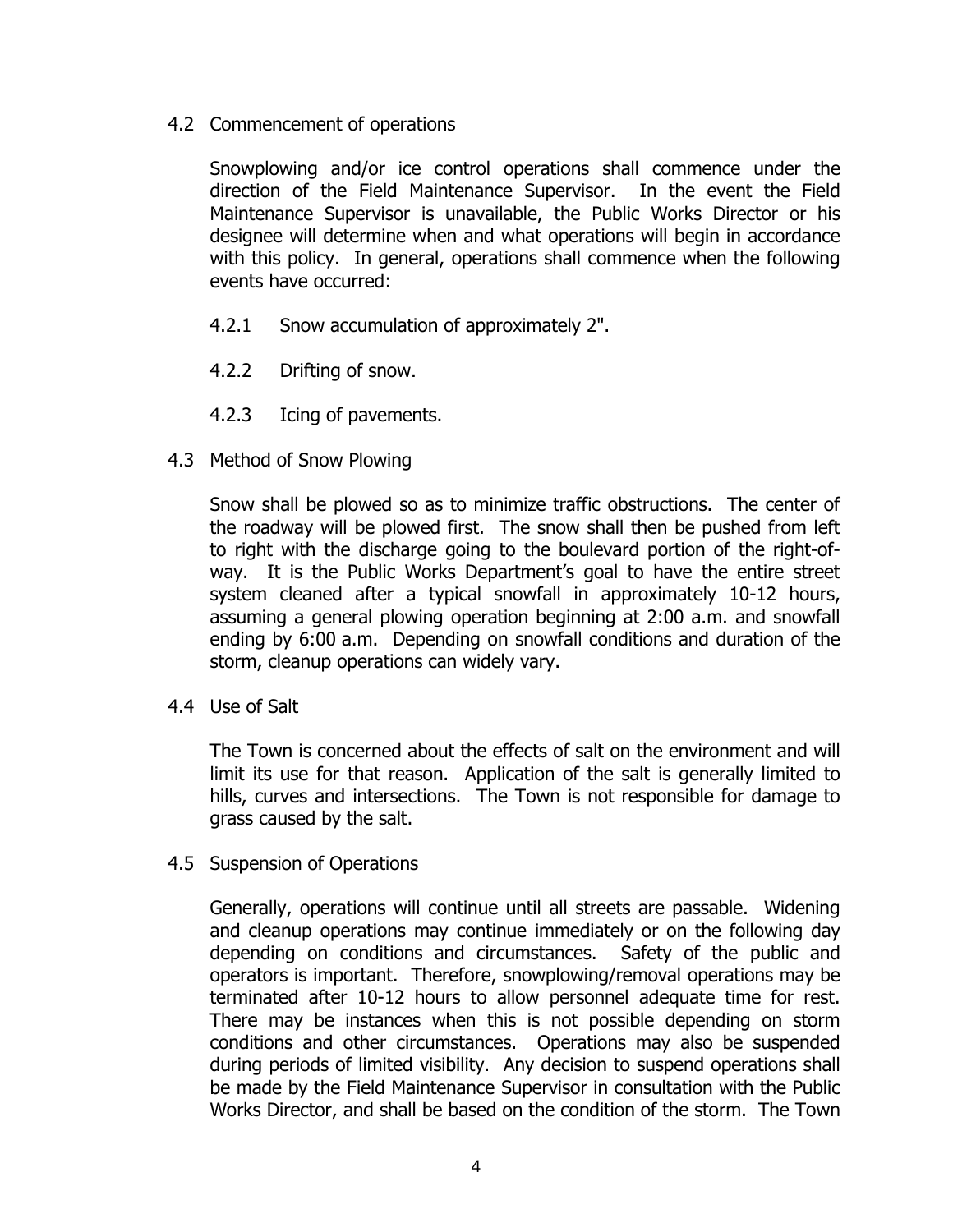will provide access for law enforcement, fire and medical services during a major snow and or ice storm.

### 4.6 Property Damage

Snow plowing and ice control operations can result in property damage even under the best of circumstances and care of the operators. The most common types of damage are to improvements in the Town right-of-way, which normally extends approximately 10-15 feet beyond the curb. The intent of the right-of-way is to provide room for snow storage, utilities, sidewalks and other public or Town authorized uses.

Certain private improvements such as mailboxes are required within the boulevard. Therefore, the Town will cooperate with residents to determine if damage to the mailbox is the responsibility of the property owner or the Town. The Town may replace mailboxes located on the boulevard damaged by snowplows (the snowplow must make contact with the mailbox). The Town shall not be responsible for damage to mailboxes caused by plowed snow (no contact by snowplow). A standard design will be used for replacements. (The Town does not replace decorative mailboxes.) A property owner who installs decorative materials in the right-of-way does so at their own risk.

Property owners who experience damage to fences, shrubs, trees or other structures located on private property (outside of the public right-of-way) may file a claim with the Town Clerk. Lawns that are scraped or gouged by Town equipment will be repaired with top soil and seed the following spring as top soil becomes available and manpower permits. Call Public Works at 651-747-2776, to report lawn damage by Town equipment. Residents who request that the boulevard be repaired are required to assist by watering the repaired areas. In instances where there is disagreement as to the source of the damage, the Public Works Director shall investigate, make a report with findings regarding responsibility. If the property owner disagrees with the report they may appeal to the Town Board.

### 4.7 Driveways

One of the most frequent problems in snow removal from public streets is the snow deposited in driveways. Snow accumulating on the plows is designed to be deposited within the **right-of-way** in either driveways or on the boulevard. The drivers attempt to minimize the amount of snow deposited in driveways, but the amount can be significant. Town personnel do not provide driveway cleaning.

### 4.8 Mail Delivery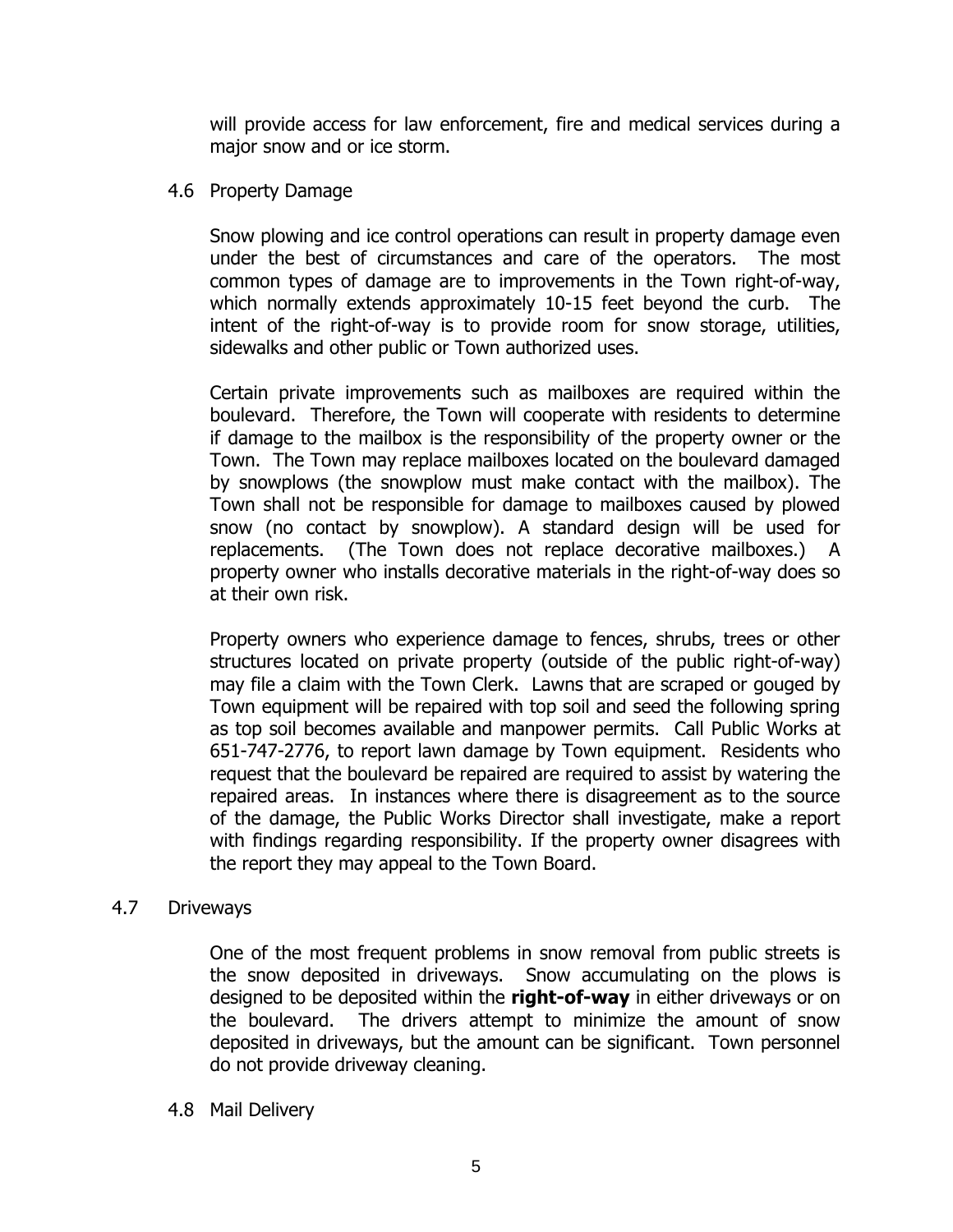The snowplow operators attempt to remove snow as close to the curb line as practical and to provide access to mailboxes for the United States Postal Service (USPS). It is not possible to remove all snow and minimize potential damage to mailboxes due to the size and type of equipment the Town operates. Therefore, the final cleanup adjacent to mailboxes is the responsibility of each resident. The United State Postal Service (USPS) publishes guidelines for residents regarding keeping snow back from mailboxes to allow mail delivery.

4.9 Complaints

Complaints regarding snow and ice control or damage shall be taken during the normal Administrative Office business hours. Complaints involving access to property or problems requiring immediate attention shall be handled on a priority basis. Staff will respond in a timely manner. Complaint responses are to ensure that the provisions of this policy have been fulfilled and that residents of the Town have been treated uniformly.

5.0 Assistance with Private Property

Under no circumstances will a Town employee be allowed to use a Town owned vehicle to push, pull or tow a stranded private vehicle from a roadway or parking lot. The employee may, if a hazard exists, use their 800 mghz radio and/or phone to notify the Sheriff's dispatcher of the hazardous condition.

6.0 No Right or Duty Created

The purpose of this policy is to establish goals for the White Bear Township employees regarding snow and ice control. It is not to be construed to create any duty to any individual, person or entity. This policy does not provide any special protection or service to any particular individual or group of individuals. No additional rights shall be granted to any individual or entity simply by adoption and enforcement of this policy. This policy may be affected in total or in part, as a result of acts of God, strikes, equipment breakdown, weather conditions, inadequacy of equipment, state or federal regulations, shortage of personnel, and any other unforeseen, uncontrolled or unanticipated acts.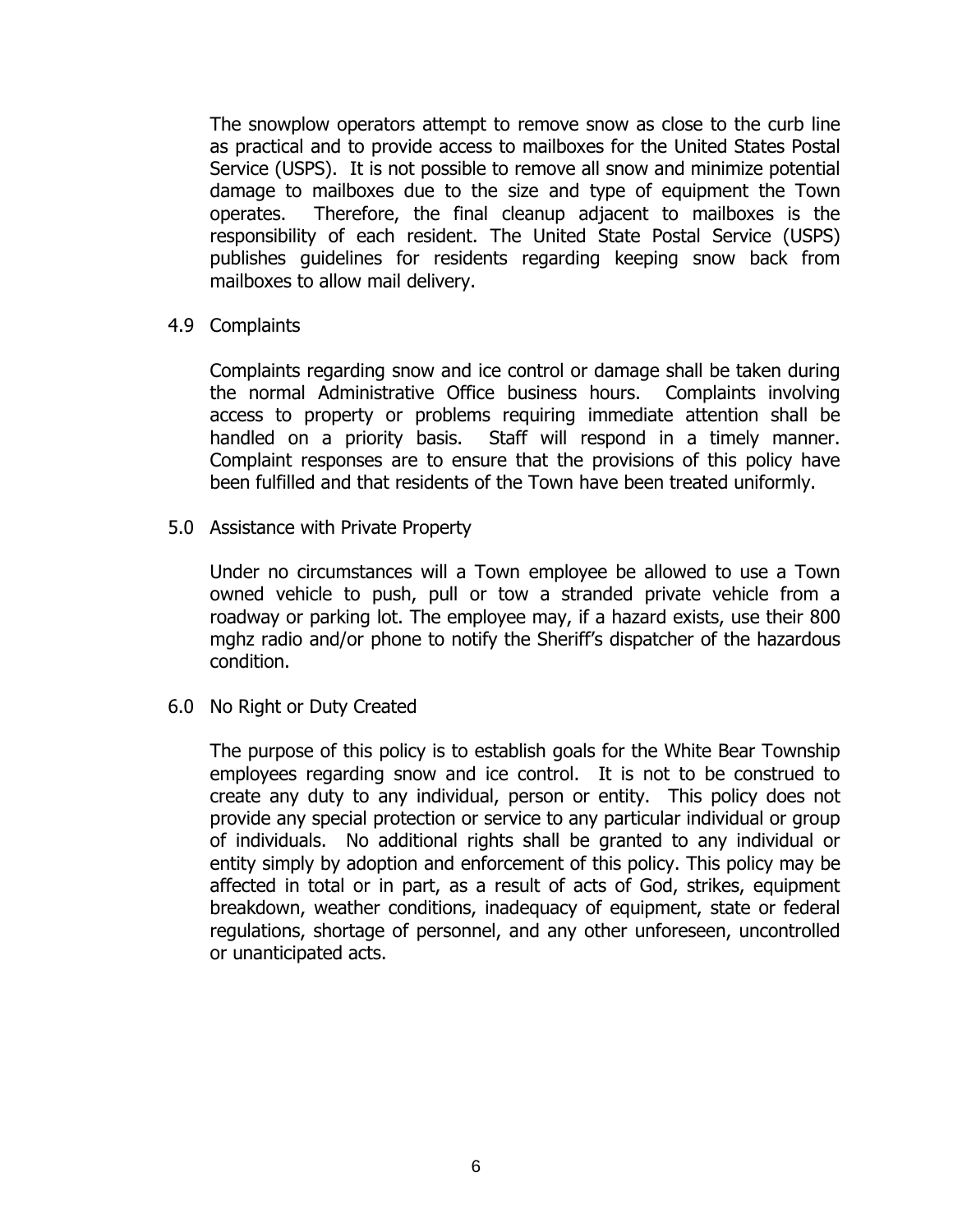### PUBLIC WORKS DEPARTMENT

### Snowplowing/Ice Control Operation **Guidelines**

**OPERATION 1:** Snow and Ice Control with 2 single axle dump trucks.

This operation is initiated during rush hours or between 7:00 p.m. and 12:00 midnight, when snowfall accumulation is less than 1" or when there is freezing rain and the streets are icy. Each single axle dump truck is responsible for a specific area.

Neighborhood Collector Streets Only that are identified in section 1.3 of the policy.

**OPERATION 2:** Snow and Ice Control with 4 single axle dump trucks.

Operation 2 takes place when conditions are the same as described in Operation 1 and notification occurs after 12:00 midnight. All 4 single axle dump trucks are assigned to their individual snowplowing routes applying salt/sand to hills, curves, intersections and Town owned parking lots.

**OPERATION 3:** Snow and Ice Control with 4 single axle dump trucks.

Operation 3 occurs when notification is by 4:00 a.m. and the snow accumulation exceeds 2". Each truck has an assigned route to follow.

**OPERATION 4:** Full equipment call out. Snow and Ice Control with 4 single axle dump trucks, 1 wheel loader, 1 one ton dump truck, and two pickups.

Operation 4 is initiated when the notification is received by 2:00 AM, and the snow accumulation exceeds 2", and it has stopped snowing. All streets, cul-de-sacs, and parking lots will be plowed and salt applied as needed. Sidewalks will be plowed between 7:00 a.m. and 3:00 p.m.

### **OPERATION 5:** Four trucks plowing.

Operation 5 is initiated when a major snowstorm is in progress (approximately 2" per hour for 2 hours). This operation is similar to Operation 3 with the additional responsibility to maintain access for emergency vehicles and personnel where needed. Sidewalks will be plowed between 7:00 a.m. and 3:00 p.m.